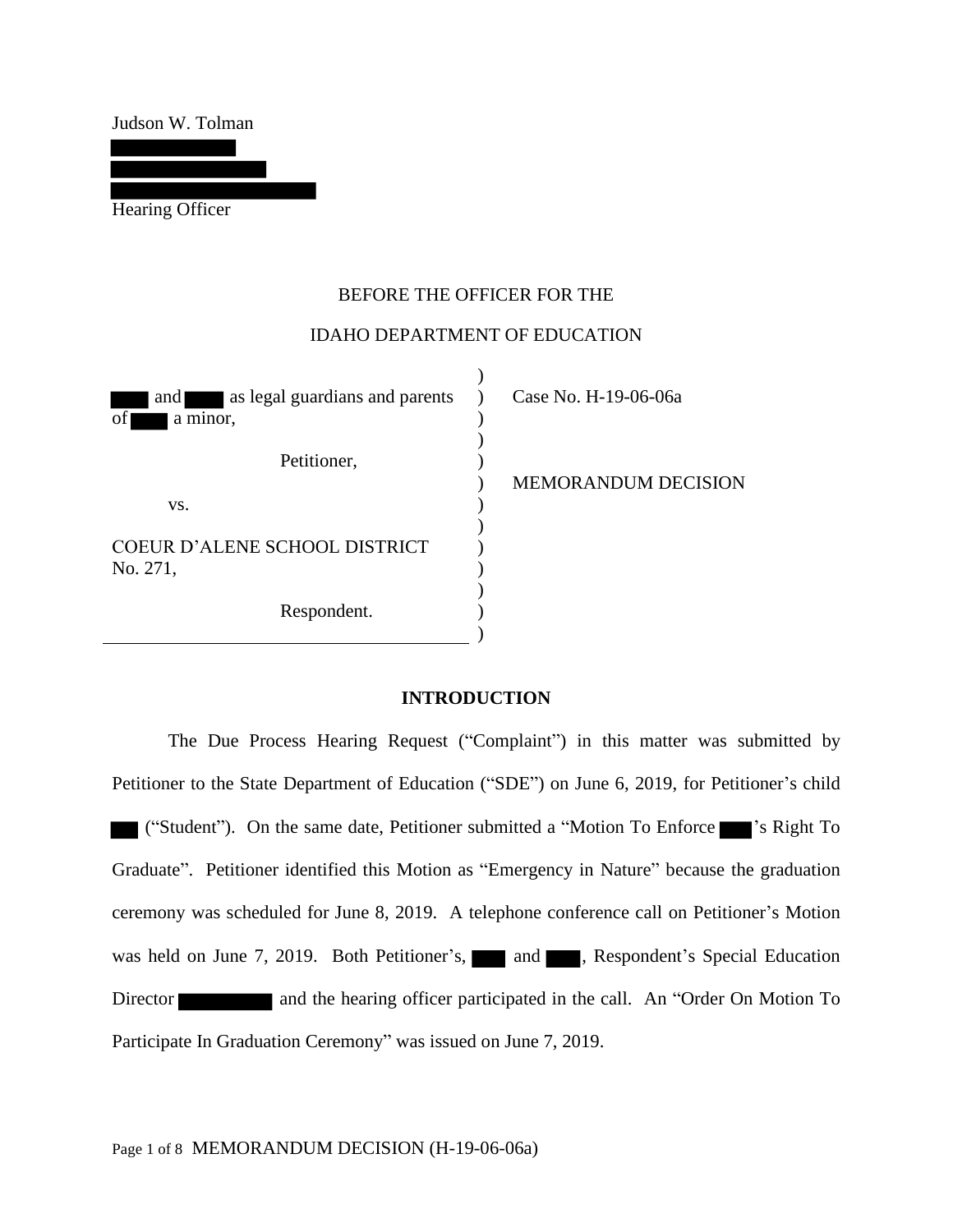After conclusion of the resolution period, Petitioner submitted a prehearing motion for access to the Student's educational records, sanctions against Respondent and extension of the due process time period. Respondent submitted a response to Petitioner's motion and an order was issued granting Petitioner's motion for (1) access to records under 20 U.S.C. § 1415(b)(1) and 34 CFR 300.501(a) and (2) extension of the period for resolution of the Complaint under 34 CFR 300.515(c). The time period for completing the due process hearing was extended to October 25, 2019. Petitioner's motion was denied as to the request for sanctions. Pursuant to the order on Petitioner's motion, Petitioner was granted access to review all the Student's educational records regularly maintained by the school district. Petitioner was also given electronic copies of all such records.

On September 13, 2019, Respondent submitted a MOTION TO DISMISS OR IN THE ALTERNATIVE MOTION FOR SUMMARY JUDGMENT ("MOTION"). The initial period for Petitioner to submit a response to the MOTION was set for September 27, 2019. Petitioner requested extension of the time period in which to respond to the MOTION and extension of the period for concluding the due process hearing. This response period was extended to October 3, and then to October 31, 2019. Each of these extensions was granted in response to Petitioner's requests based on Petitioner's asserted health care needs. Petitioner also requested that the due process hearings be scheduled for Mondays as this was the only weekday Petitioner was available to attend.

In an Order dated October 15, 2019, the Petitioner was ordered to submit: 1) a statement from Petitioner s physician to support Petitioner's request to extend the due process hearing period on account of Petitioner  $\blacksquare$  's medical needs, and 2) a statement from Petitioner  $\blacksquare$  .'s employer to support Petitioner's request to schedule the due process hearing exclusively on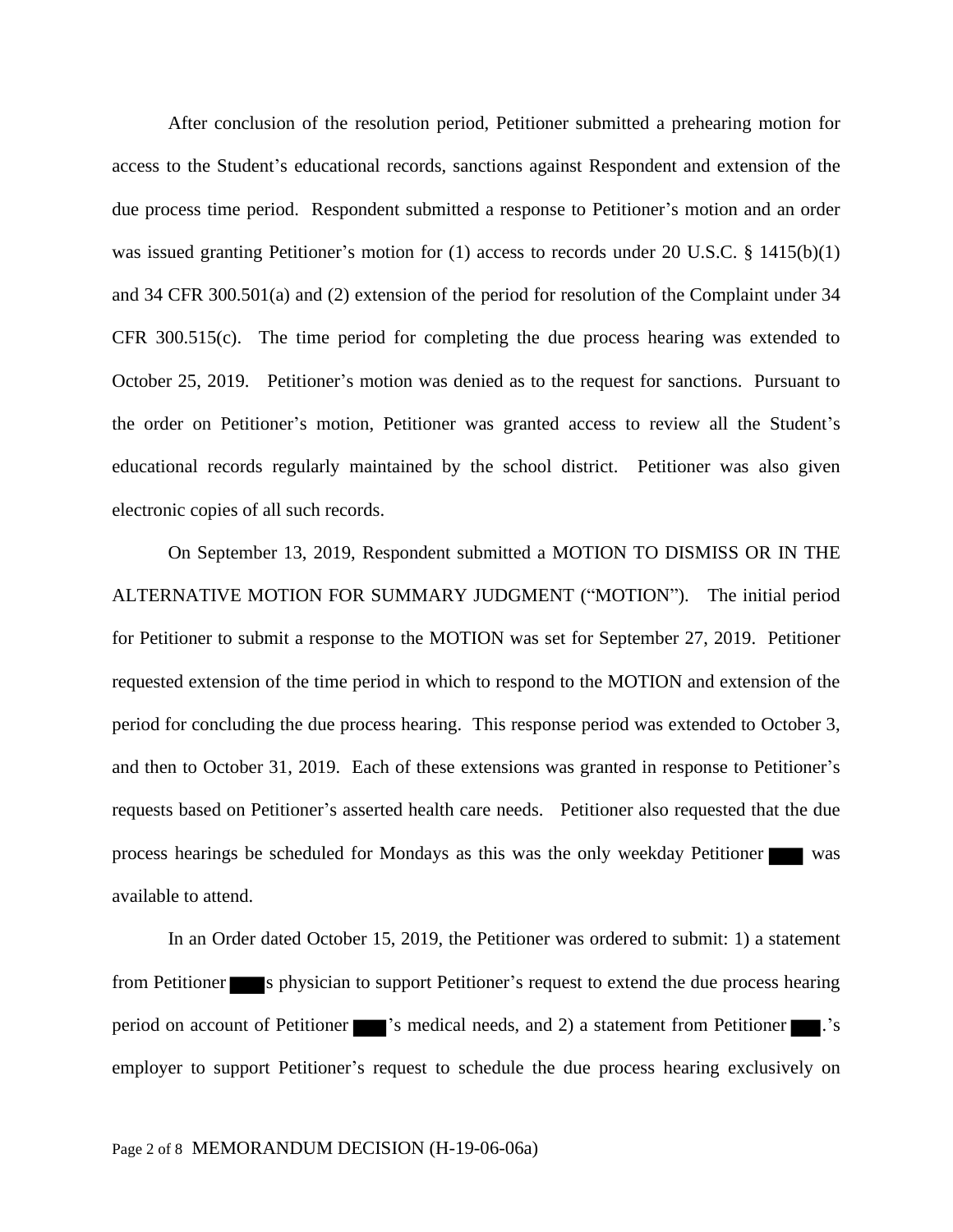Mondays because it was the only weekday when Petitioner  $\blacksquare$  's work schedule would allow her to attend. Petitioner did not submit either statement as required by this Order. Petitioner did communicate with the hearing officer that  $\blacksquare$  's work schedule had changed and that  $\blacksquare$ was available to participate in due process hearings on Mondays and Tuesdays. Although Petitioner failed to submit a statement from Petitioner  $\blacksquare$ 's physician additional time was granted for Petitioner to respond to the MOTION and for completion of the due process hearing. The due process hearing was scheduled for Monday and Tuesday, January 13-14, 2020, and the due process hearing completion date was extended to January 27, 2020.

Petitioner was given an additional opportunity to submit a response to the MOTION on or before December 13, 2019; however, no response to the MOTION was submitted by Petitioner. An ORDER ON RESPONDENT'S MOTION TO DISMISS OR IN THE ALTERNATIVE MOTION FOR SUMMARY JUDGMENT ("Summary Judgment Order") was issued on December 15, 2019. The Summary Judgment Order awarded judgment in favor of Respondent and dismissed all but one of the claims raised by Petitioner in the Complaint. Petitioner's remaining claim that survived summary judgment and that was the subject of the due process hearing is whether Respondent failed to provide appropriate prior notice about Extended School Year services ("ESY") for the 2017 Christmas break and the 2018 spring break.

#### **DUE PROCESS HEARING**

A Scheduling Order dated December 3, 2019, set forth the due process hearing dates and pre-hearing disclosure dates. Pursuant to this Scheduling Order a list of all exhibits and witnesses were to be disclosed to the opposing party and submitted to the hearing officer on or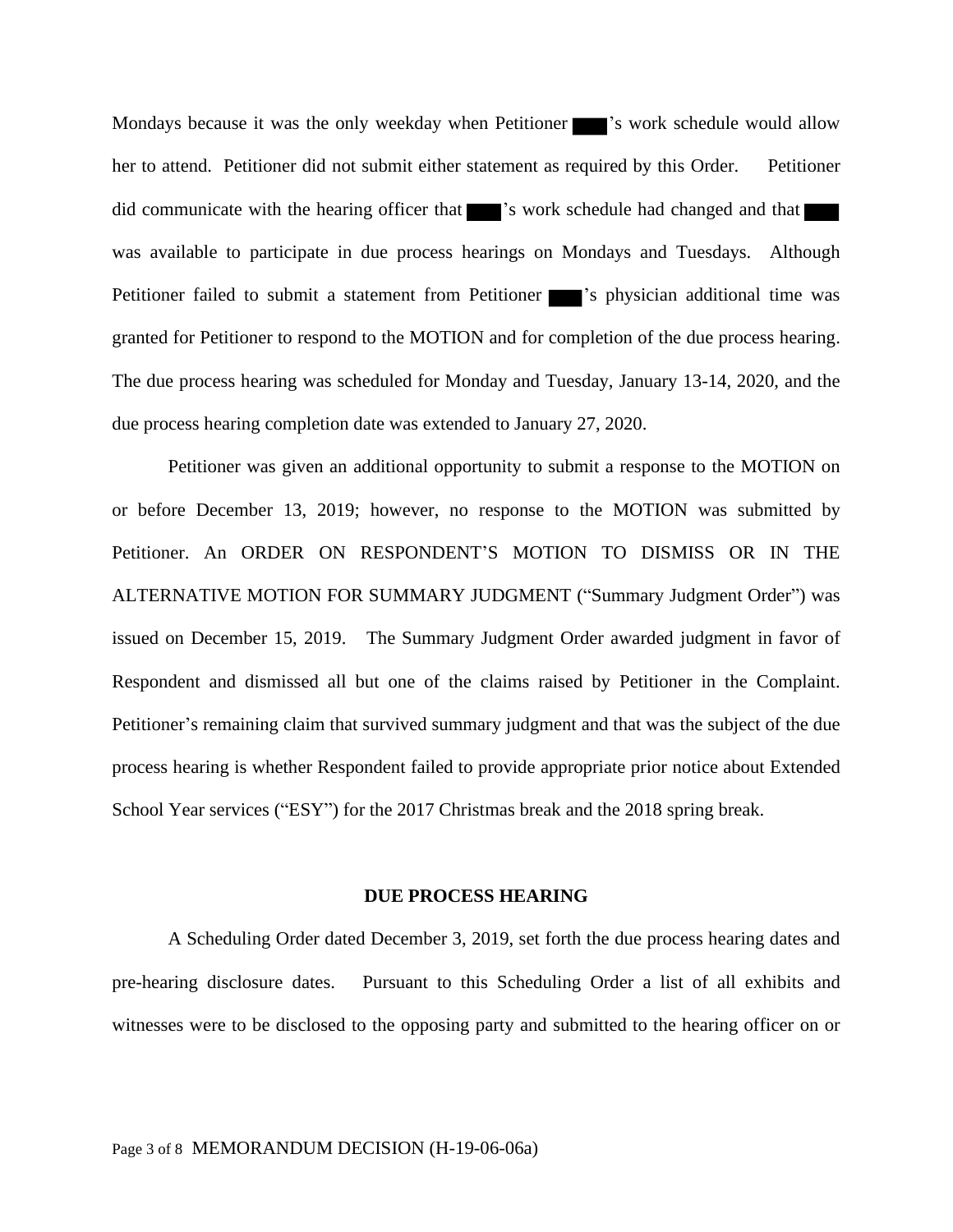before January 6, 2020. Copies of proposed exhibits were to be provided to the opposing party by the same date.

On January 6, 2020, Respondent served upon Petitioner and submitted to the hearing officer Respondent's list of exhibits and witnesses, and copies of all Respondent's proposed exhibits were emailed to Petitioner.

Petitioner did not serve or submit a list of exhibits or witnesses, and copies of Petitioner's proposed exhibits were not provided to Respondent.

On Monday, January 13, 2020, Respondent appeared at the hearing. Neither Petitioner or appeared for the hearing. At 9:05 a.m., five minutes after the time to begin the hearing, Petitioner sent an email to the hearing officer and Respondent's legal counsel indicating that Petitioner could not proceed with the due process hearing. The hearing officer with Respondent's legal counsel called Petitioner. On the call Petitioner stated that he was having health issues and could not attend the hearing. When the hearing officer asked if Petitioner would be coming to participate in the hearing Petitioner disconnected the phone call.

#### **BURDEN OF PROOF**

"The burden of proof in an administration hearing challenging an IEP is properly placed upon the party seeking relief." Schaffer ex rel. Schaffer v. Weast, 546 U.S. 49, 62, 126 S.Ct. 528, 163 L.Ed.2d 387 (2005). Commenting on Schaffer, the Ninth Circuit stated: "[T]he ordinary default rule [is] that plaintiffs bear the risk of failing to prove their claims, … [a]bsent some reason to believe that Congress intended otherwise, … we will conclude that the burden of persuasion lies where it usually falls, upon the party seeking relief." Van Duyn v. Baker School Dist. 5J, 502 F.3d 811, 820 (9<sup>th</sup> Cir. 2007).

### Page 4 of 8 MEMORANDUM DECISION (H-19-06-06a)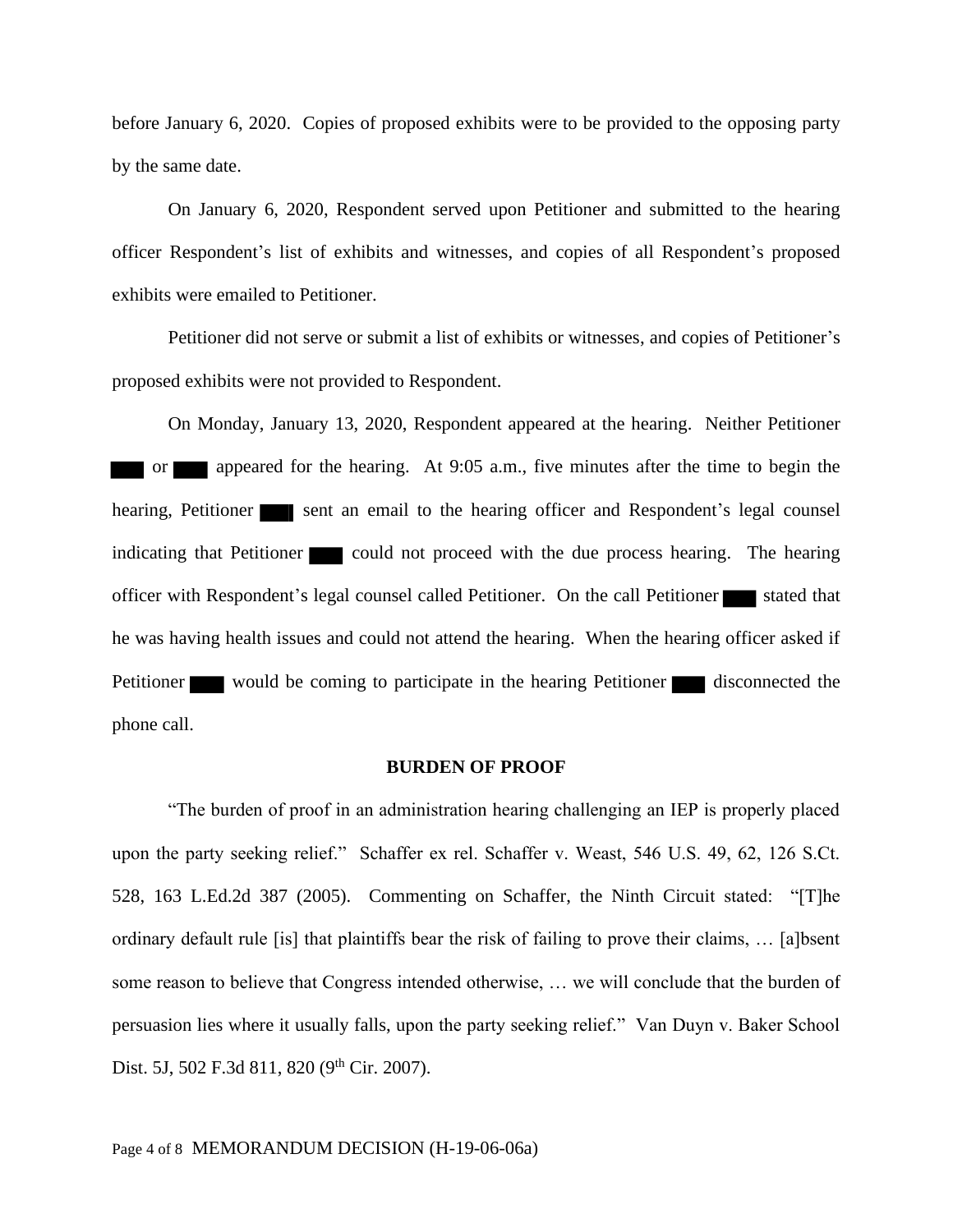Applying Schaffer, and the Ninth Circuit opinion in Van Duyn, Petitioner bears the burden of proof on the issue for determination in this matter.

### **FINDINGS OF FACT**

1. Petitioner did not disclose exhibits pursuant to the Scheduling Order and Petitioner failed to submit any exhibits in support of Petitioner's claim.

2. Petitioner did not disclose witnesses pursuant to the Scheduling Order and Petitioner failed to produce any witness testimony in support of Petitioner's claim.

3. Neither Petitioner nor Petitioner appeared at the due process hearing and no evidence was put forth in support of Petitioner's claim.

#### **CONCLUSIONS OF LAW**

Petitioner, as the party seeking relief, has the burden to prove Petitioner's claim that Respondent failed to provide notice of ESY available for the 2017 Christmas break and the 2018 spring break. No exhibit evidence or witness testimony was disclosed by Petitioner as required by the Scheduling Order and Petitioner did not appear at the due process hearing to present evidence. Petitioner presented no evidence in support of its claim and therefore failed to meet Petitioner's burden of proof.

#### **CONCLUSION**

The Complaint stated six claims against Respondent. Petitioner's first claim requesting that the Student be allowed to participate in the graduation ceremony was denied by an Order dated June 7, 2019. Four of Petitioner's claims were dismissed in the Summary Judgment Order. Petitioner's remaining claim was set for hearing on January 13, 2020. Petitioner did not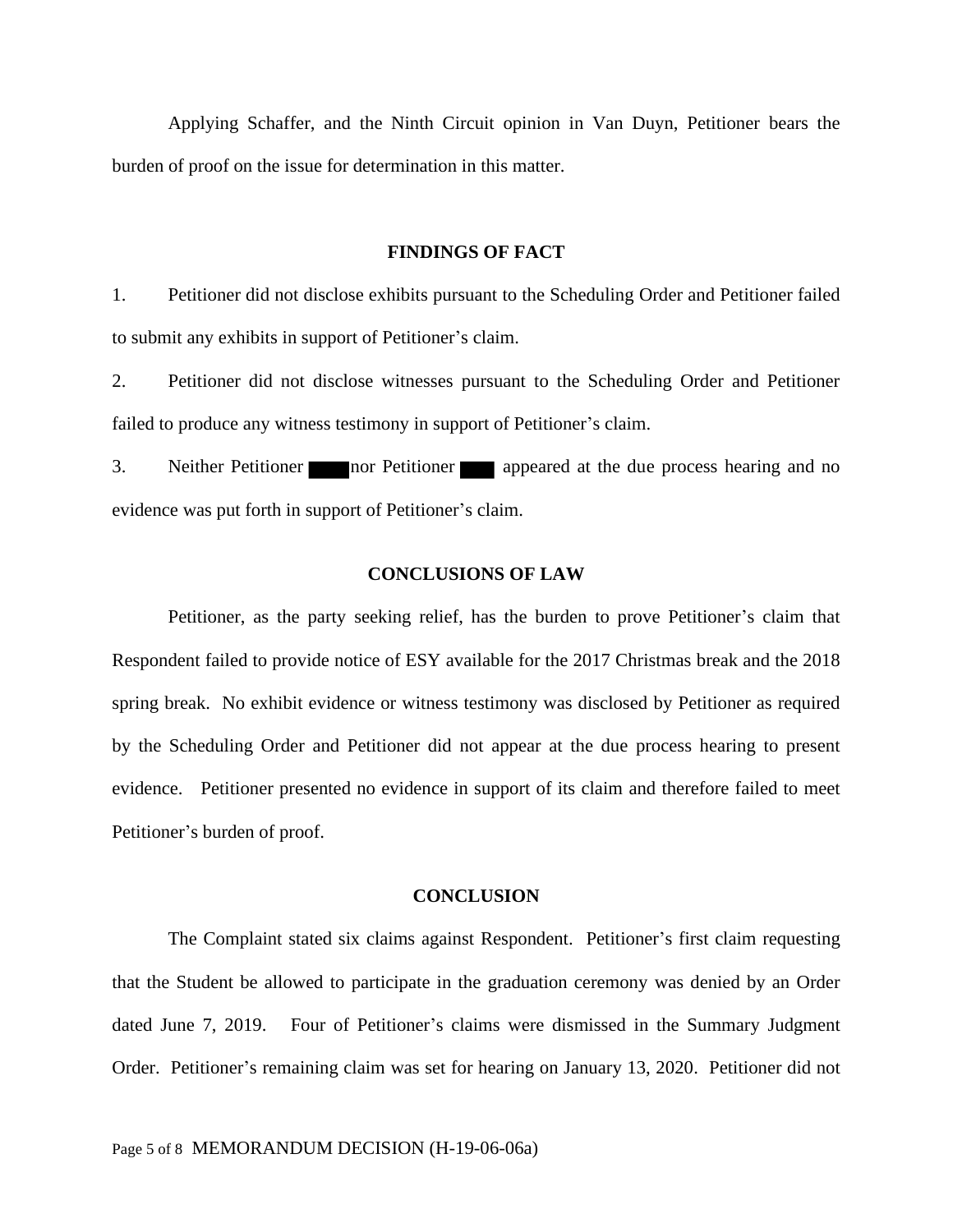appear at the hearing and no evidence was presented at the due process hearing in support of Petitioner's claim; therefore, Petitioner failed to meet Petitioner's burden of proof on the remaining claim. Accordingly, as all issues raised in the Complaint denied or dismissed Petitioner's Complaint is DISMISSED.

So ORDERED this  $27<sup>TH</sup>$  day of January, 2020.

 $\sqrt{s/}$ Hearing Officer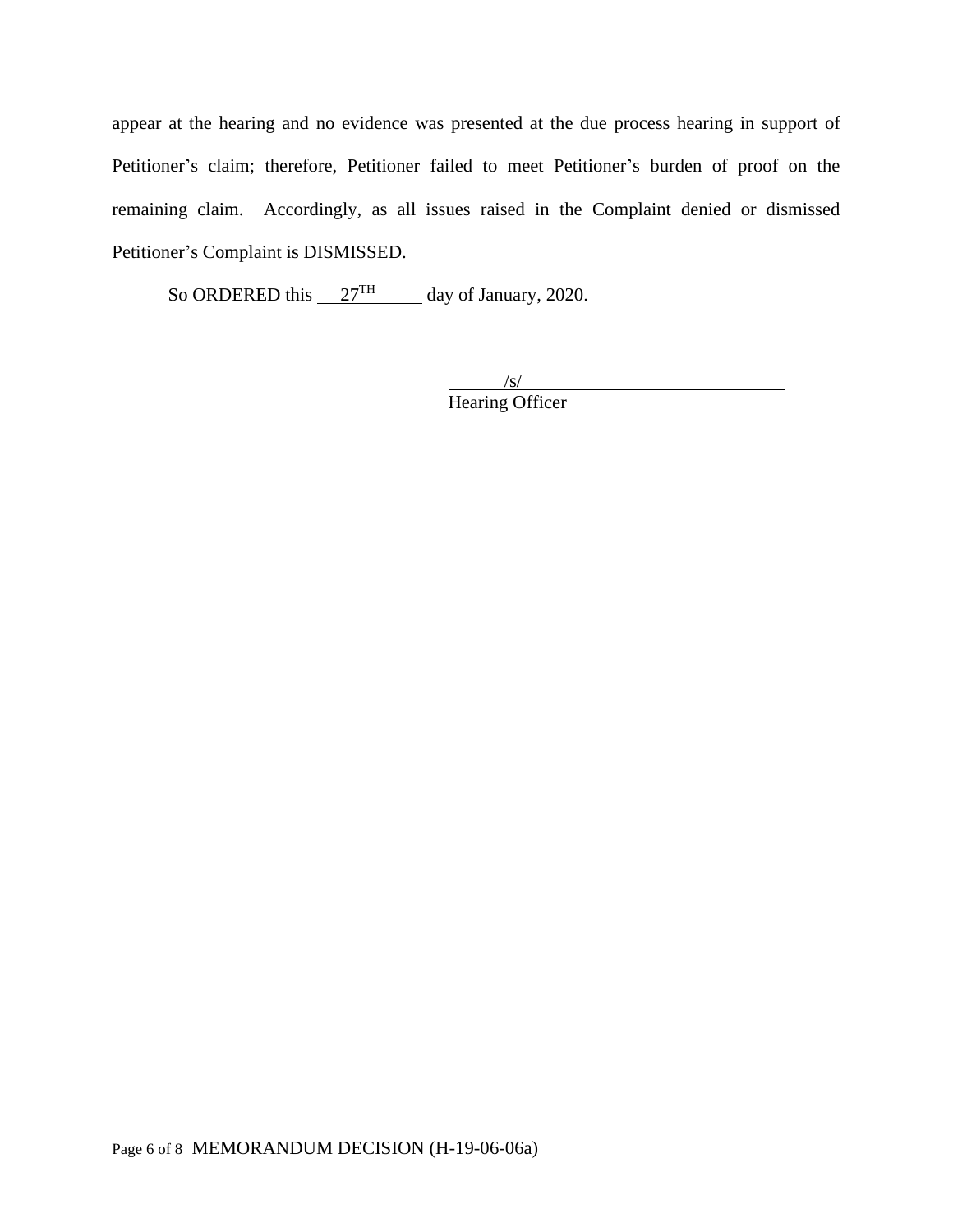### **NOTICE**

Any party aggrieved by the findings and decision herein has the right to bring a civil action with respect to the due process complaint notice requesting a due process hearing under 20 U.S.C.  $§1415(i)(1)$ . The action may be brought in any State court of competent jurisdiction or in a district court of the United States without regard to the amount in controversy. (See 20 U.S.C. §1415(1)(2)). 20 U.S.C. §1415(i)(2)(a) provides that: Time limitation: The party bringing the action shall have 90 days from the date of this decision to file a civil action**, or if the State has an explicit time limitation for bringing civil actions under Part B of the Act, in the time allowed by State law. (Emphasis Added)**. IDAPA 08.02.03.109.05(g) provides that "An appeal to civil court must be filed within forty-two (42) calendar days from the date of issuance of the hearing officer's decision."